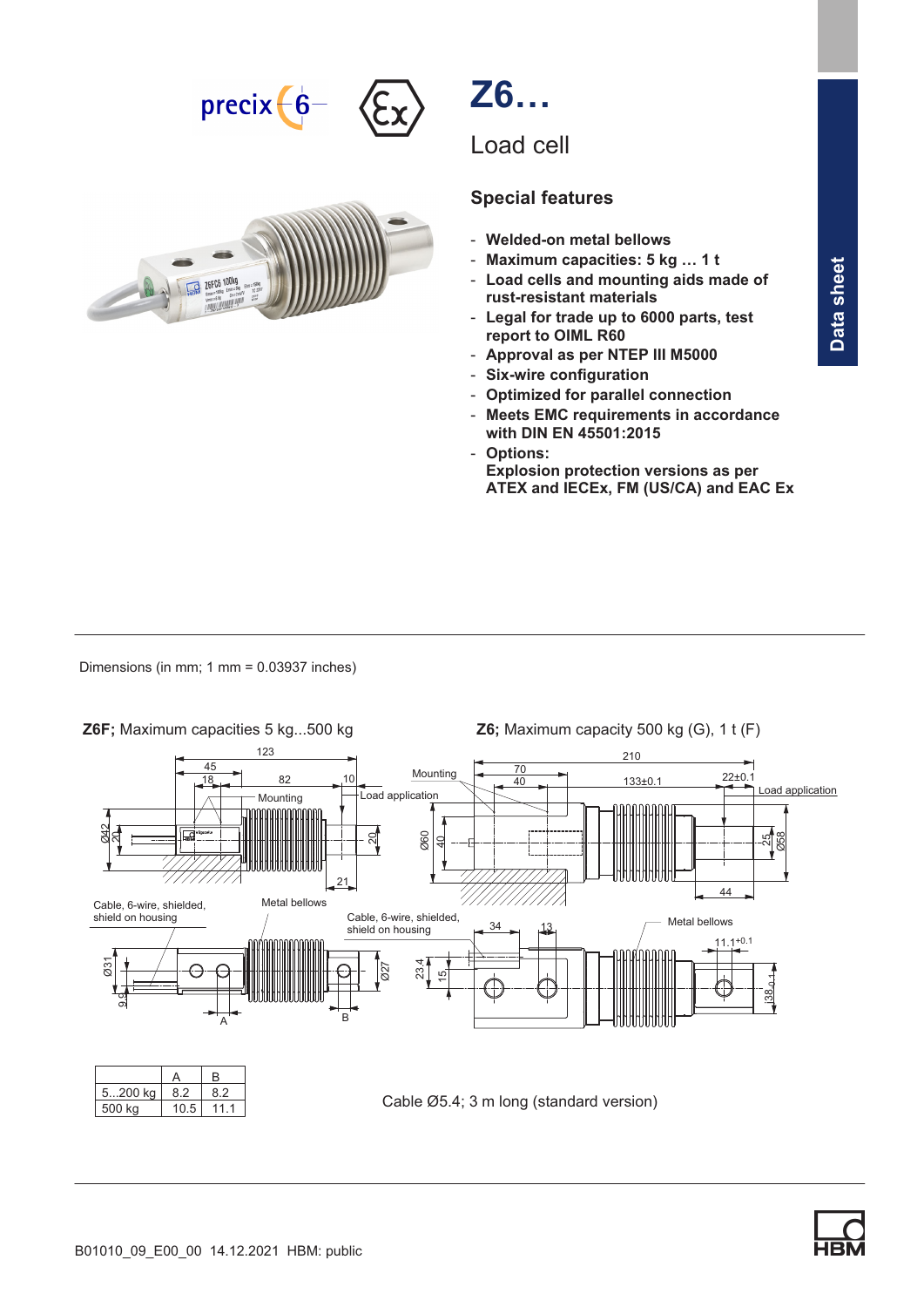## Specifications

| <b>Type</b>                                                   |                             |                                       | Z6(F/G)D1                           | Z6(F/G)C3                                                 | Z6FC4                        | Z6FC6                   |
|---------------------------------------------------------------|-----------------------------|---------------------------------------|-------------------------------------|-----------------------------------------------------------|------------------------------|-------------------------|
| <b>Accuracy class to OIML R 60</b>                            |                             |                                       | D <sub>1</sub>                      | C <sub>3</sub>                                            | C <sub>4</sub>               | C6                      |
| Number of load cell verification<br><b>intervals</b>          | $n_{LC}$                    |                                       | 1000                                | 3000                                                      | 4000                         | 6000                    |
| <b>Maximum capacity</b>                                       | $E_{\text{max}}$            | kg                                    | 5; 10; 20; 30; 50;<br>100; 200; 500 | 10; 20; 30; 50; 100;<br>200; 500                          | 20; 30; 50;<br>100; 200; 500 | 20; 30; 50;<br>100; 200 |
|                                                               |                             | $\mathsf{t}$                          | 1                                   | 1                                                         |                              |                         |
| Minimum load cell verification<br>interval                    | $V_{\text{min}}$            | $%$ of                                | 0.036                               | 0.009<br>0.0083 (30 kg)                                   | 0.0066                       | 0.0066                  |
| <b>Y</b> value                                                | Y                           | $E_{\text{max}}$                      | 2778                                | 11111<br>12000 (30 kg)                                    | 15000                        | 15000                   |
| Accuracy class to NTEP IIIM <sup>1)</sup>                     |                             |                                       |                                     |                                                           |                              |                         |
| Number of load cell verification<br>intervals                 | $n_{LC}$                    |                                       |                                     | 5000                                                      |                              |                         |
| <b>Maximum capacity</b>                                       | $\mathsf{E}_{\mathsf{max}}$ | kg                                    |                                     | 20; 30; 50; 100; 200                                      |                              |                         |
| Minimum load cell verification<br>interval                    | V <sub>min</sub>            | $%$ of<br>$\mathsf{E}_{\mathsf{max}}$ |                                     | $E_{\text{max}}/11111$<br>$E_{\text{max}}$ /12000 (30 kg) |                              |                         |
| <b>General specifications</b>                                 |                             |                                       |                                     |                                                           |                              |                         |
| Nominal (rated) output                                        | $C_n$                       | mV/V                                  |                                     | $\overline{2}$                                            |                              |                         |
| Rated output tolerance with load<br>appl. in stated direction |                             | $\frac{0}{0}$                         | $+(1;-0.1)$                         |                                                           | $\pm 0.05^{2}$               |                         |
| <b>Temperature coefficient of rated</b><br>$output^{3)}$      | TC <sub>c</sub>             | $%$ of                                | ±0.0500                             | ±0.0080                                                   | ±0.0070                      | ±0.0040                 |
| Temperature coefficient of zero<br>signal                     | TC <sub>0</sub>             | $C_n/10 K$                            | ±0.0500                             | ±0.0125<br>±0.0116 (30 kg)                                | ±0.0093                      | ±0.0093                 |
| Relative reversibility error <sup>3)</sup>                    | $d_{hy}$                    |                                       | ±0.0500                             | ±0.0170                                                   | ±0.0130                      | ±0.0080                 |
| Non-linearity $3)$                                            | $d_{lin}$                   | $%$ of $C_n$                          | ±0.0500                             | ±0.0180                                                   | ±0.0150                      | ± 0.0110                |
| Creep upon loading in 30 min.                                 | $d_{DR}$                    |                                       | ±0.0490                             | ±0.0166                                                   | ±0.0125                      | ±0.0083                 |
| Input resistance                                              | $R_{LC}$                    | Ω                                     |                                     | 350480                                                    |                              |                         |
| <b>Output resistance</b>                                      | $R_0$                       |                                       | $356 \pm 0.2$                       |                                                           | 356 ±0.12                    |                         |
| Reference voltage                                             | $U_{ref}$                   |                                       |                                     | 5                                                         |                              |                         |
| Nominal (rated) range of the exci-<br>tation voltage          | $B_{u}$                     | V                                     |                                     | 0.512                                                     |                              |                         |
| <b>Insulation resistance</b>                                  | $R_{is}$                    | $G\Omega$                             |                                     | $> 5$                                                     |                              |                         |
| Nominal (rated) range<br>of the ambient temperature           | $B_T$                       |                                       |                                     | $-10+40$                                                  |                              |                         |
| <b>Operating temperature range</b>                            | $B_{tu}$                    | $^{\circ}$ C                          |                                     | $-30+70$                                                  |                              |                         |
| Storage temperature range                                     | $B_{tl}$                    |                                       |                                     | $-50+85$                                                  |                              |                         |
| <b>Limit load</b>                                             | $E_L$                       | $%$ of                                |                                     | 150                                                       |                              |                         |
| <b>Breaking load</b>                                          | $E_d$                       | $E_{\text{max}}$                      |                                     | $\geq$ 300                                                |                              |                         |

 $^{1)}$  Load cells of OIML accuracy class C3 also conform to accuracy class NTEP (USA) III M5000 with maximum capacities 20 to 200 kg. They therefore have a second NTEP label.

2) For load cell Z6FC3/10kg:  $\leq \pm 0.1$  %.

3) The values for non-linearity, relative reversibility error and temperature response of the output range are recommended values. If these values are added together, the total is within the accumulated error limit to OIML R60.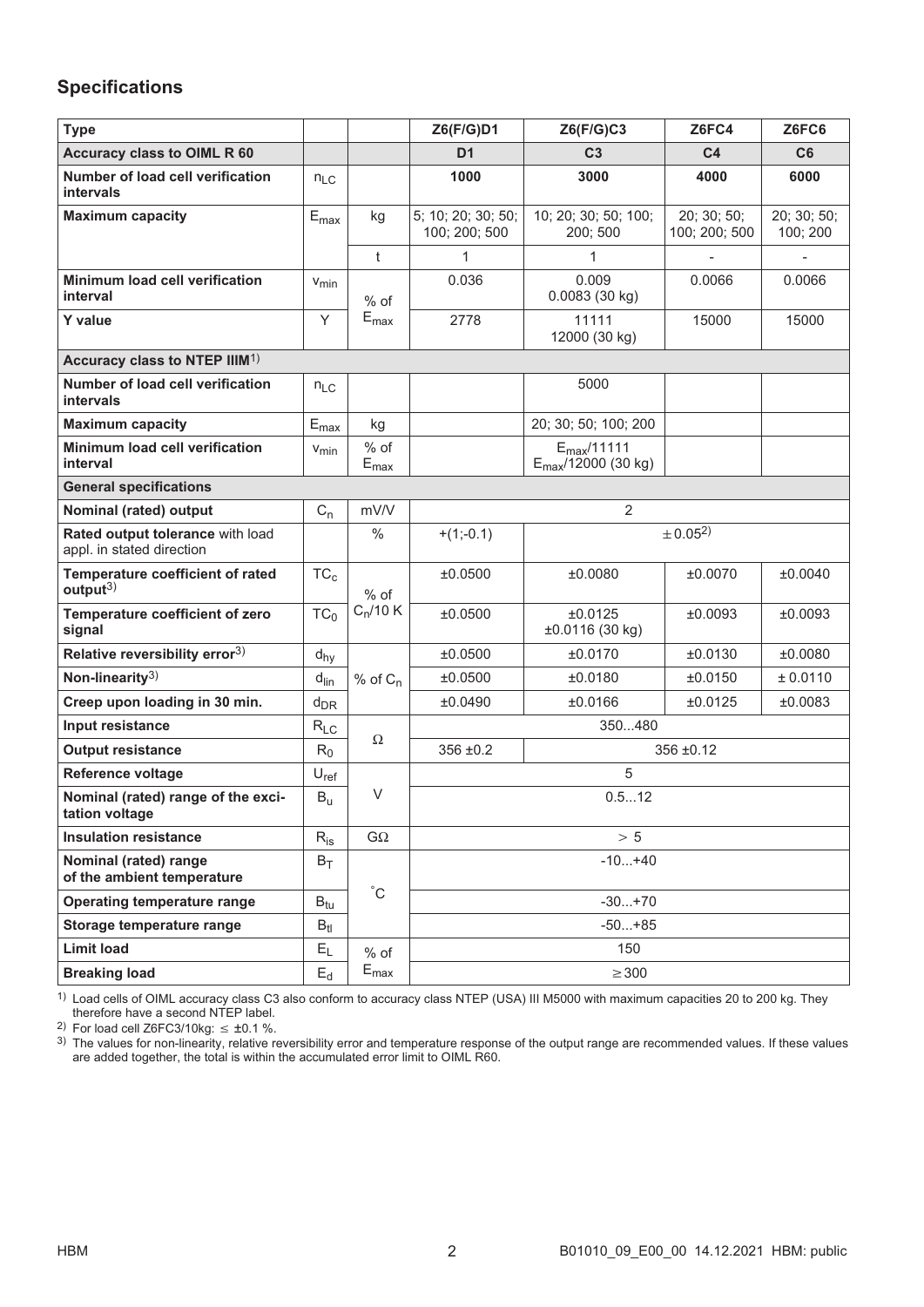| <b>Maximum capacity</b>                                 |                  | kg                         | 5                                                           | 10  | 20   | 30   | 50                            | 100  | 200  | 500 | 1000 |
|---------------------------------------------------------|------------------|----------------------------|-------------------------------------------------------------|-----|------|------|-------------------------------|------|------|-----|------|
| <b>Permissible oscillation stress</b>                   |                  | $%$ of<br>$E_{\text{max}}$ | 100                                                         | 100 | 100  | 100  | 100                           | 100  | 100  | 70  | 100  |
| Nominal (rated) displacement<br>approx.                 | $S_{\text{nom}}$ | mm                         | 0.24                                                        | 0.3 | 0.29 | 0.28 | 0.27                          | 0.31 | 0.39 | 0.6 | 0.55 |
| Weight approx.                                          | G                | kg                         | 0.5                                                         | 0.5 | 0.5  | 0.5  | 0.5                           | 0.5  | 0.5  | 0.5 | 2.3  |
| Degree of protection (IP) to<br><b>EN60529 (IEC529)</b> |                  |                            | (tougher test conditions: 1 m water column; 100 h)<br>IP 68 |     |      |      |                               |      |      |     |      |
| <b>Material</b>                                         |                  |                            |                                                             |     |      |      |                               |      |      |     |      |
| Measuring body                                          |                  |                            |                                                             |     |      |      | Stainless steel <sup>4)</sup> |      |      |     |      |
| <b>Bellows</b>                                          |                  |                            |                                                             |     |      |      | Stainless steel $4$ )         |      |      |     |      |
| Cable entry                                             |                  |                            | Stainless steel/Viton®                                      |     |      |      |                               |      |      |     |      |
| Cable sheath                                            |                  |                            |                                                             |     |      |      | <b>PVC</b>                    |      |      |     |      |

4) To EN 10088‐1

| Cable assignment (6-wire configuration)                                        |  | (gray)<br>(black) | Sense lead (-)<br>Excitation voltage (-)    |
|--------------------------------------------------------------------------------|--|-------------------|---------------------------------------------|
| With this cable assignment, the output<br>voltage at the signal conditioner is |  | (white)           | Measurement signal (+)                      |
| positive when the transducer is under                                          |  | (blue)            | Excitation voltage $(+)$                    |
| load.                                                                          |  | (green)           | Sense lead (+)                              |
|                                                                                |  | $(\text{red})$    | Measurement signal (-)                      |
|                                                                                |  | (stranded wire)   | Cable shield connected to housing<br>ground |

# Connection dimensions of the cable (for stationary use)

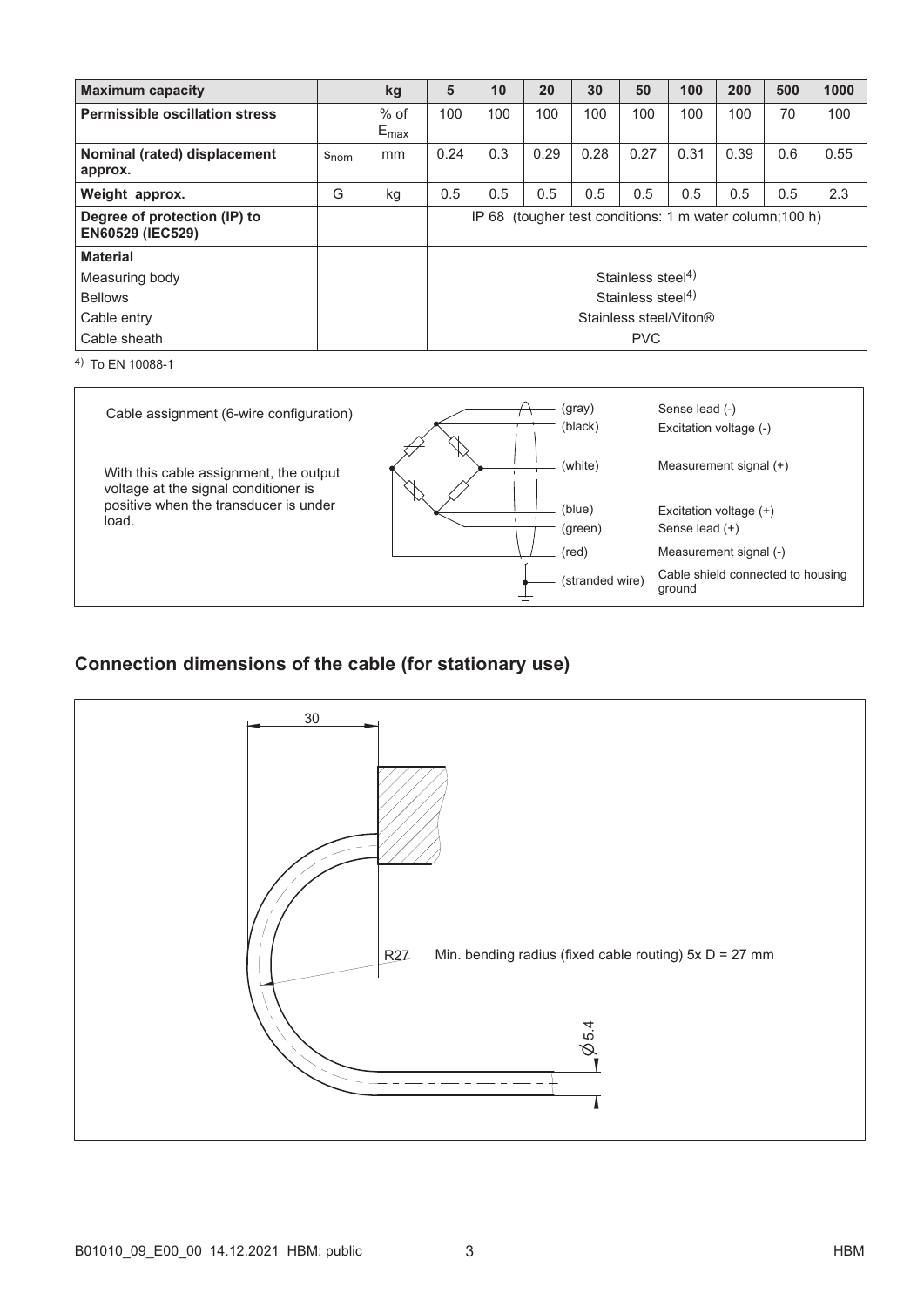## Mounting aids, not included in scope of supply (dimensions in mm)

Notice: All mounting aids are made of rust-resistant material. The rubber parts of the ZEL are made of chloroprene rubber.





| <b>Maximum</b><br>capacity | <b>ZGWR</b>   | A  | B              |                 | D              | F              | G              | н              | $\varnothing$ J | $\emptyset$ K  |     | M               | a.f.        | W   | Z            |                |    |    |    |
|----------------------------|---------------|----|----------------|-----------------|----------------|----------------|----------------|----------------|-----------------|----------------|-----|-----------------|-------------|-----|--------------|----------------|----|----|----|
| 5200 kg                    | Z6/200kg/ZGWR | 16 |                | 8 <sup>H7</sup> |                | 24             |                |                |                 | 36             | 48  | 9               | 12.5        | 16  | 5            | M <sub>8</sub> | 14 | 12 | 46 |
| 500 kg                     | Z6/1t/ZGWR    | 20 | $10^{H7}$      |                 | 28             | 43             | 57             | 10.5           | 15              | 19             | 6.5 | M <sub>10</sub> | 17          | 14  | 53           |                |    |    |    |
| 1 <sub>t</sub>             | Z6/1t/ZGWR    | 20 | 10H7           |                 | 28             | 43             | 57             | 10.5           | 15              | 19             | 6.5 | M10             | 17          | 14  | 55.5         |                |    |    |    |
|                            |               |    |                |                 |                |                |                |                |                 |                |     |                 |             |     |              |                |    |    |    |
| <b>Maximum</b><br>capacity | <b>ZRR</b>    | D  | E <sub>1</sub> | E <sub>2</sub>  | F <sub>1</sub> | F <sub>2</sub> | G <sub>1</sub> | G <sub>2</sub> | н               | M <sub>1</sub> |     | a               | $\mathbf b$ |     | <b>Depth</b> |                |    |    |    |
| 5200 kg                    | Z6/200kg/ZRR  | 16 | 30             | 30              | 65             | 85             | 46             | 77             | M <sub>8</sub>  | M8x30          |     | 80<br>$\pm$ 1.1 |             | 123 | 15           |                |    |    |    |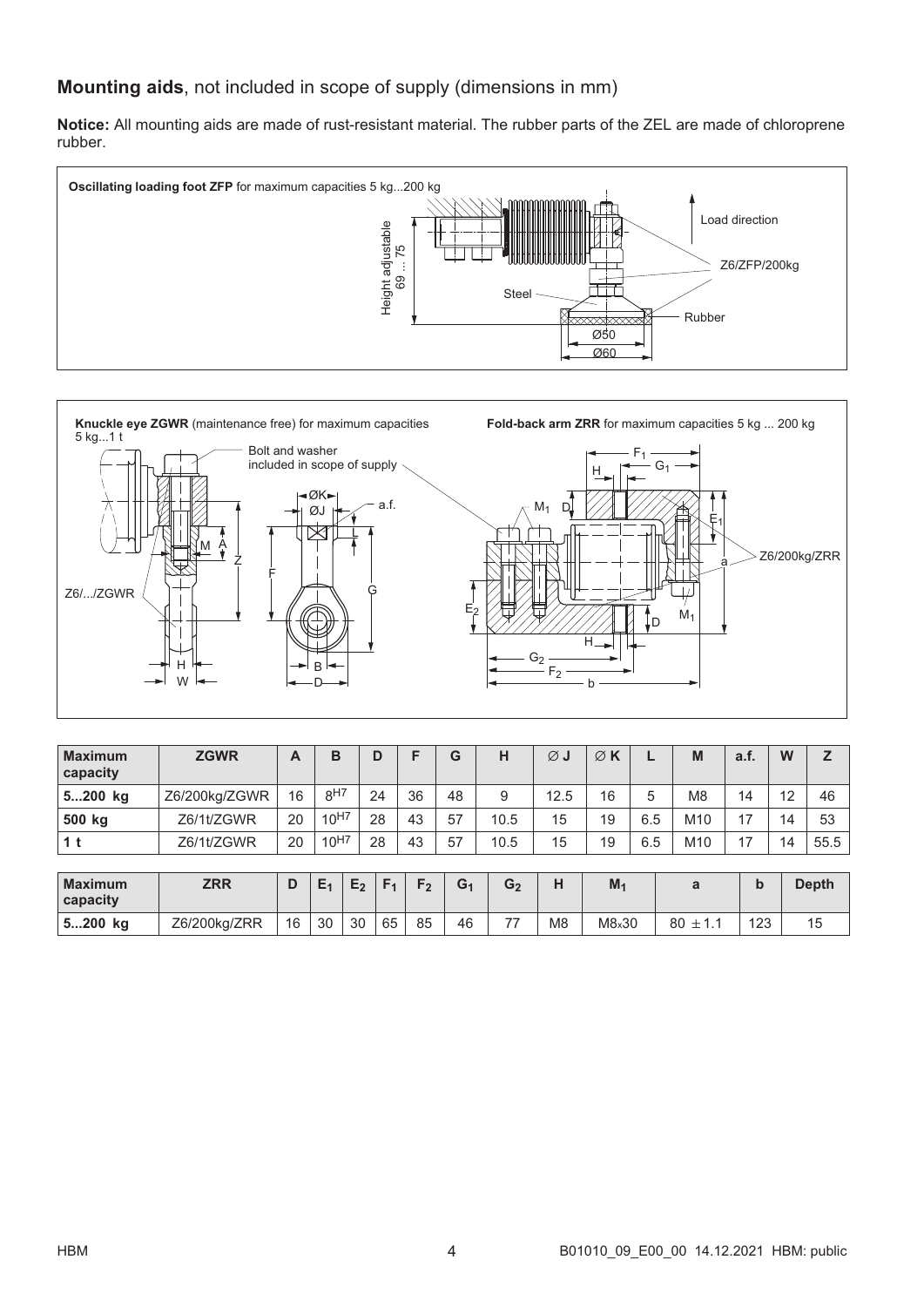



| <b>Maximum</b><br>capacity | Cone, conical pan ZK | $\varnothing$ C |    |    | $\varnothing$ U |      |
|----------------------------|----------------------|-----------------|----|----|-----------------|------|
| 5200 kg                    | Z6/200kg/ZK          | 15              | 16 | 21 | $8.1_{-0.05}$   | 26   |
| 500 kg                     | $Z6/1$ t/ $ZK$       | 18              | 24 | 32 | $11_{-0.05}$    | 34   |
|                            | Z6/1t/ZK             | 18              | 24 | 32 | $11_{-0.05}$    | 36.5 |



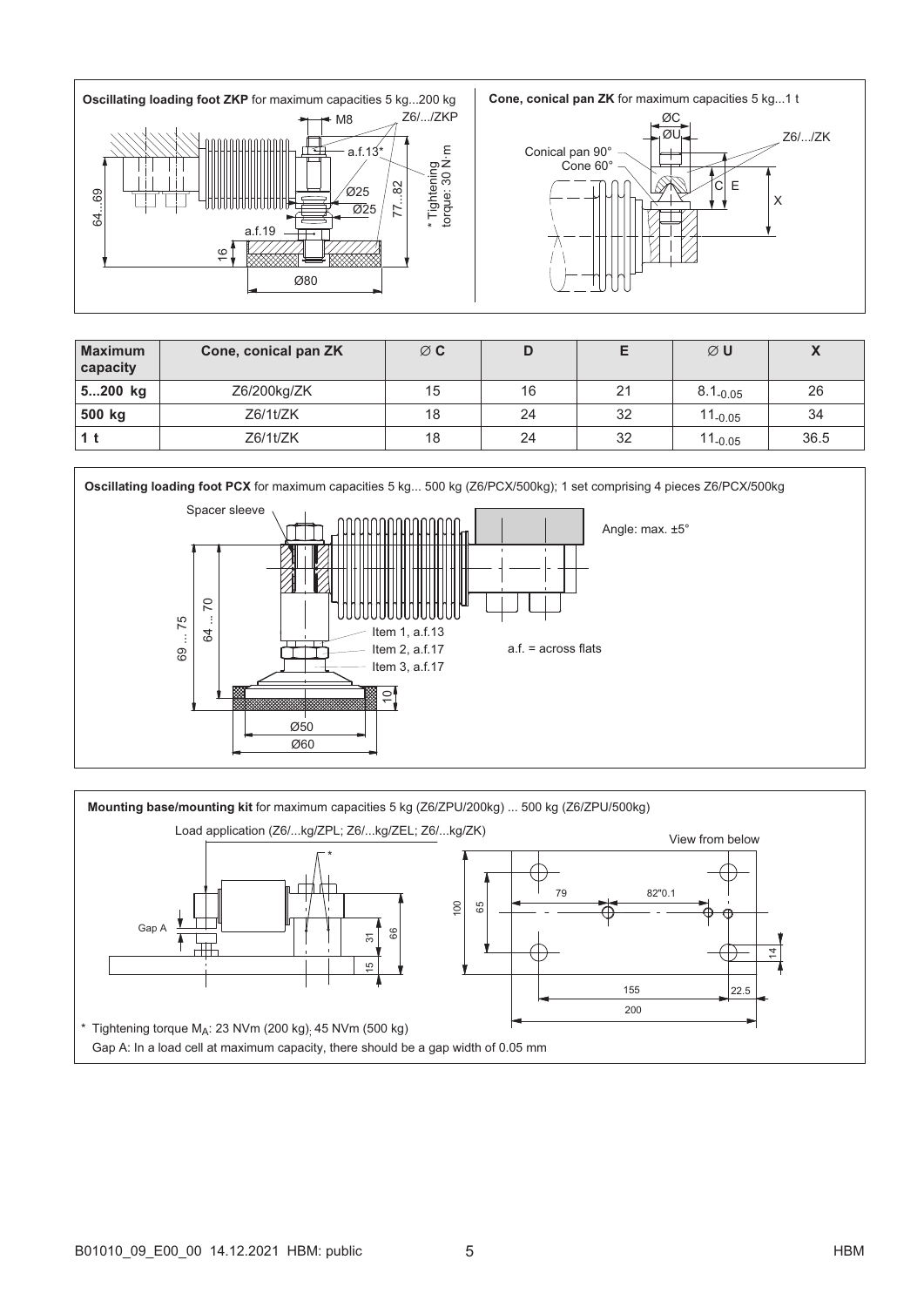

| <b>Maximum</b><br>capacity | <b>Pendulum</b><br>bearing ZPL | $\varnothing$ C | D  | н                  | M               | ØΟ |     |    |    | ØU                           | $F_R$ <sup>1)</sup><br>(% of load) | $s_{\text{max}}$<br>(mm) |
|----------------------------|--------------------------------|-----------------|----|--------------------|-----------------|----|-----|----|----|------------------------------|------------------------------------|--------------------------|
| 5200 kg                    | Z6/200kg/ZPL                   | $20_{-0.2}$     | 45 | $89^{+0.6}_{-0.8}$ | M <sub>8</sub>  | 30 | 6.5 | 17 | 9  | 20 <sup>D<sub>10</sub></sup> | 2.8                                | 3.5                      |
| 500 kg                     | Z6/500kg/ZPL                   | $20_{-0.2}$     | 45 | $89^{+0.6}_{-0.8}$ | M <sub>8</sub>  | 30 | 6.5 | 17 | 9  | $20^{D10}$                   | 2.8                                | 3.5                      |
| 1 t                        | Z17/2t/ZPL                     | $30_{-0.1}$     | 60 | 126.5              | M <sub>10</sub> | 46 | 8   | 22 | 14 | 30 <sup>D<sub>10</sub></sup> |                                    | 7.5                      |

 $\frac{1}{1}$  F<sub>R</sub>: Restoring force in N, with 1 mm lateral displacement

<sup>2)</sup>  $\,{{\sf s}}_{\mathsf{max}}$ : Max. permissible lateral displacement at maximum capacity





| <b>Maximum</b><br>capacity | ZEL          | A  | в   | C                 | D  | Е                       |      | G                        | н      | K  |    | M   | N                        | P | $\mathsf{R}$             | $F_R$ <sup>1</sup> | $s_{\text{max}}^{2}$ |
|----------------------------|--------------|----|-----|-------------------|----|-------------------------|------|--------------------------|--------|----|----|-----|--------------------------|---|--------------------------|--------------------|----------------------|
| 5200 kg                    | Z6/200kg/ZEL | 75 | M12 | $12 \overline{ }$ |    | $ 40 79 \pm 1.3 $       | 18.5 | M <sub>8</sub>           | a.f.17 | 19 |    |     | $\overline{\phantom{0}}$ |   | $\overline{\phantom{a}}$ | 163                | 3                    |
| 500 kg                     | Z6/1t/ZEL    | 80 | M10 | 10                | 39 | $+2.1$<br>105<br>$-2.2$ | 26   | $\overline{\phantom{a}}$ | a.f.27 |    | 20 | 120 | 100                      | 9 | 60                       | 400                | 4.5                  |
|                            | Z6/1t/ZEL    | 80 | M10 | 10                | 39 | $117^{+2.1}_{-2.2}$     | 26   | ۰                        | a.f.27 |    | 20 | 120 | 100 <sub>1</sub>         | 9 | 60                       | 400                | 4.5                  |

 $1)$  F<sub>R</sub>: Restoring force in N, with 1 mm lateral displacement

<sup>2)</sup>  $s<sub>max</sub>$ : in mm<sub>,</sub> max. permissible lateral displacement at maximum capacity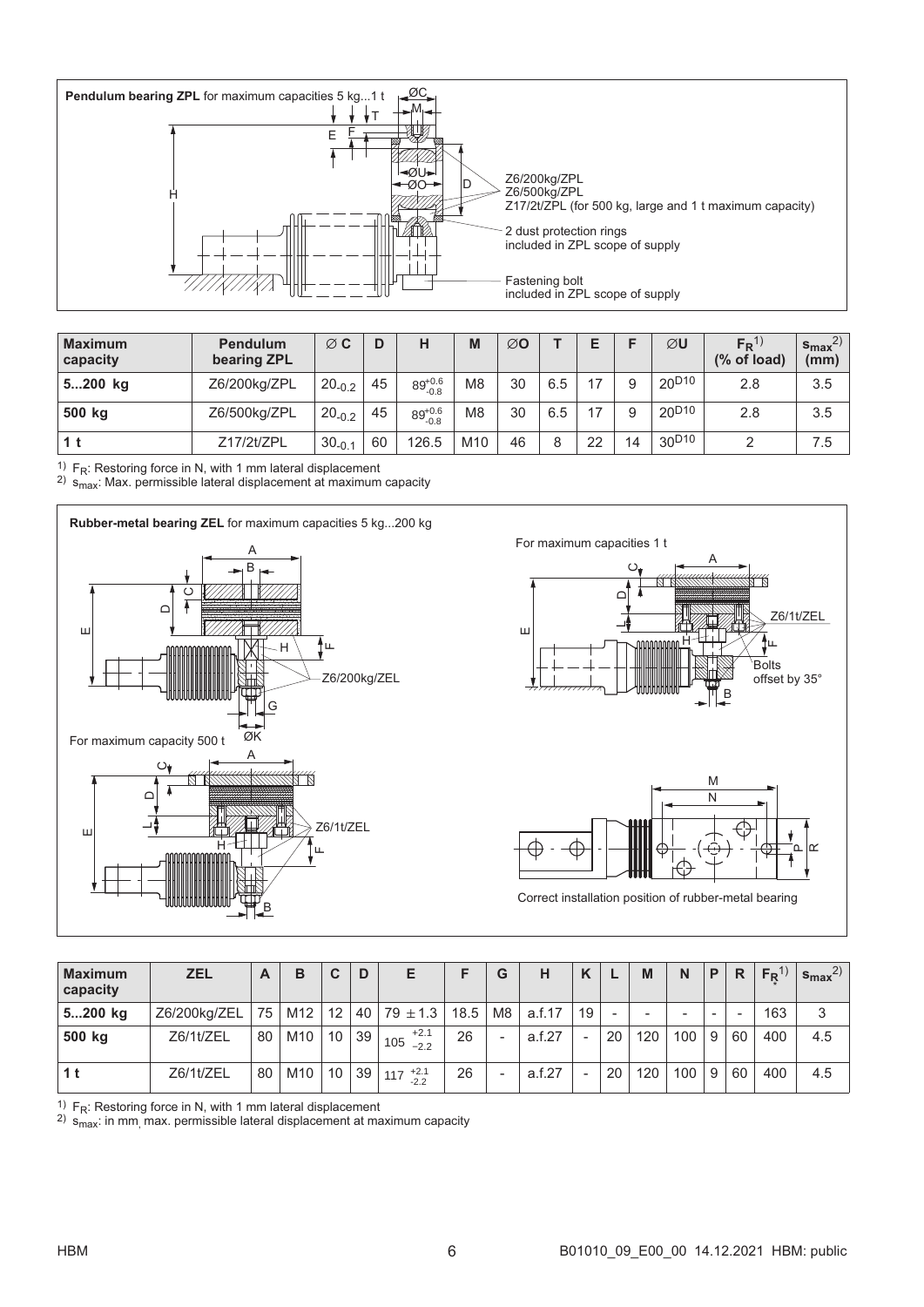## Ordering numbers

| <b>Type</b>             |                 | Z6                                   |                 |                 |
|-------------------------|-----------------|--------------------------------------|-----------------|-----------------|
| <b>Accuracy class</b>   | D1 (OIML)       | C3 (OIML) <sup>1)</sup>              | C4 (OIML)       | C6 (OIML)       |
| <b>Maximum capacity</b> |                 | <b>Ordering number</b>               |                 |                 |
| $5$ kg                  | 1-Z6FD1/5KG-1   |                                      |                 |                 |
| 10 kg                   | 1-Z6FD1/10KG-1  | 1-Z6FC3/10KG-1                       |                 |                 |
| 20 kg                   | 1-Z6FD1/20KG-1  | 1-Z6FC3/20KG-1                       | 1-Z6FC4/20KG-1  | 1-Z6FC6/20KG-1  |
| 30 kg                   | 1-Z6FD1/30KG-1  | 1-Z6FC3/30KG-1                       | 1-Z6FC4/30KG-1  | 1-Z6FC6/30KG-1  |
| 50 kg                   | 1-Z6FD1/50KG-1  | 1-Z6FC3/50KG-1                       | 1-Z6FC4/50KG-1  | 1-Z6FC6/50KG-1  |
| 100 kg                  | 1-Z6FD1/100KG-1 | 1-Z6FC3/100KG-1                      | 1-Z6FC4/100KG-1 | 1-Z6FC6/100KG-1 |
| 200 kg                  | 1-Z6FD1/200KG-1 | 1-Z6FC3/200KG-1                      | 1-Z6FC4/200KG-1 | 1-Z6FC6/200KG-1 |
| 500 kg                  | 1-Z6FD1/500KG-1 | 1-Z6FC3/500KG-1<br>1-Z6GC3/500KG/12) | 1-Z6FC4/500KG-1 |                 |
| 1 <sub>t</sub>          | 1-Z6FD1/1T      | 1-Z6FC3/1T                           |                 |                 |

<sup>1)</sup> The maximum capacities from 20 kg up to and including 200 kg also have an NTEP III M5000 label.

2) Type Z6G with large measuring body, just as 1t version

Cable lengths: 3 m standard cable for all maximum capacities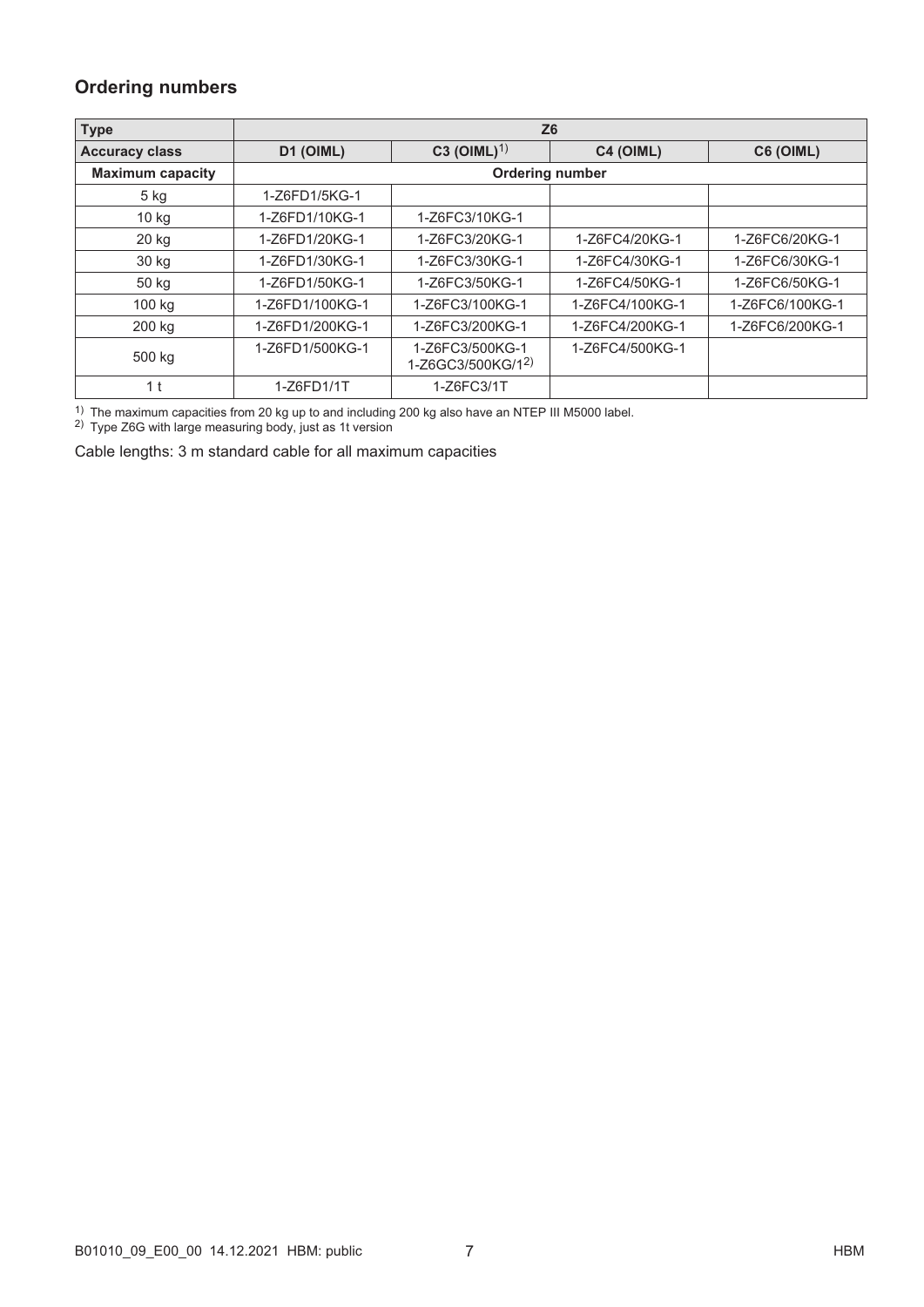# Z6 load cells, optional versions

|          |      | Ordering number |             |                    |                  |                                                                                                                         |
|----------|------|-----------------|-------------|--------------------|------------------|-------------------------------------------------------------------------------------------------------------------------|
| $K-Z6$   |      |                 |             |                    |                  |                                                                                                                         |
|          | Code |                 |             |                    | Option 1: Design |                                                                                                                         |
|          | F    |                 | Z6F         |                    |                  |                                                                                                                         |
|          | G    |                 | Z6G (large) |                    |                  | [only with option $2 = C3 +$ option $3 = 500$ ]                                                                         |
|          |      | Code            |             |                    |                  | Option 2: Accuracy class                                                                                                |
|          |      | D <sub>1</sub>  |             |                    | D1 (OIML)        | [not with option $1 = G$ ]                                                                                              |
|          |      | C <sub>3</sub>  |             |                    | $C3$ (OIML)      |                                                                                                                         |
|          |      | C <sub>4</sub>  |             |                    | $C4$ (OIML)      | [only with option $3 = 20 / 30 / 50 / 100 / 200 / 500 +$ option $5 = S3$ ]                                              |
|          |      | C <sub>6</sub>  |             |                    | C6 (OIML)        | [only with option 3 = 20 / 30 / 50 / 100 / 200 / 500 + option 5 = S3]                                                   |
|          |      |                 | Code        |                    |                  | Option 3: Maximum capacity                                                                                              |
|          |      |                 | 5           |                    | 5 kg             | [only with option $2 = D1$ ]                                                                                            |
|          |      |                 | 10          |                    | 10 kg            | [only with option $2 = D1 / C3$ ]                                                                                       |
|          |      |                 | 20          |                    | 20 kg            |                                                                                                                         |
|          |      |                 | 30          |                    | 30 kg            | [only with option $4 = N/(Al2/21)$ ]                                                                                    |
|          |      |                 | 50          |                    | 50 kg            |                                                                                                                         |
|          |      |                 | 100         |                    | 100 kg           |                                                                                                                         |
|          |      |                 | 200         |                    | 200 kg           |                                                                                                                         |
|          |      |                 | 500         |                    | 500 kg           | [only with option $2 = D1 / C3 / C4$ ]                                                                                  |
|          |      |                 | 1000        |                    | 1 <sup>t</sup>   | [only with option $2 = D1 / C3$ ]                                                                                       |
|          |      |                 |             |                    | Code             | Option 4: Explosion protection                                                                                          |
|          |      |                 |             |                    | Ν                | No explosion protection                                                                                                 |
|          |      |                 |             |                    | AI1/21           | IECEx ATEX Zone 1/21 and FM                                                                                             |
|          |      |                 |             |                    | AI2/21           | <b>IECEx ATEX Zone 2/21</b>                                                                                             |
|          |      |                 |             | R <sub>1</sub> /21 |                  | EAC Zone 1/21 <sup>2)</sup>                                                                                             |
|          |      |                 |             | R2/21              |                  | EAC Zone 2/212)                                                                                                         |
|          |      |                 |             |                    | Code             | Option 5: Cable length                                                                                                  |
|          |      |                 |             |                    | S3               | 3 m (standard)                                                                                                          |
|          |      |                 |             |                    | 6                | [not with option $2 = C6$ ]<br>6 m                                                                                      |
|          |      |                 |             |                    | 12               | [not with option $2 = C6$ ]<br>12 <sub>m</sub>                                                                          |
|          |      |                 |             |                    |                  | Option 6: Other<br>Code                                                                                                 |
|          |      |                 |             |                    |                  | Without<br>N                                                                                                            |
|          |      |                 |             |                    |                  | With Australian type label NMIA no. S497<br>$[not with option 3 = 30]$<br>[not with option 2= C6 + option 3 = 20]<br>AU |
|          |      |                 |             |                    |                  |                                                                                                                         |
|          |      |                 |             |                    |                  |                                                                                                                         |
|          |      |                 |             |                    |                  |                                                                                                                         |
| $K-Z6$ - |      |                 |             |                    |                  |                                                                                                                         |

<sup>1)</sup> The maximum capacities from 20 kg up to and including 200 kg also have an NTEP III M5000 label.

2) With certificate "СЕРТИФИКАТ СООТВЕТСТВИЯ No ТС RU C-DE.HA65.B.01149/21"